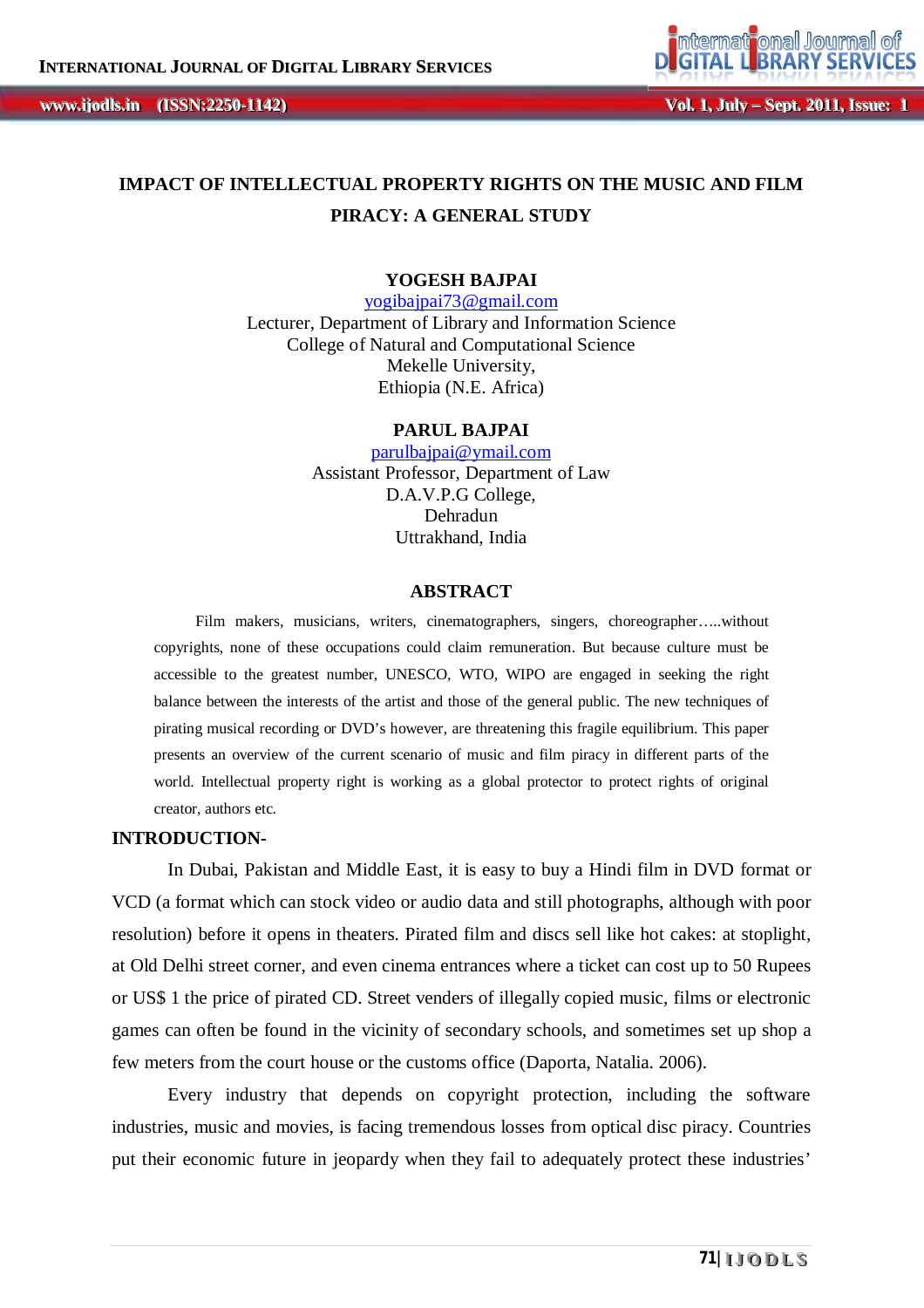intellectual property rights (IPR) from both optical disc and traditional forms of piracy. Piracy hinders the development of these industries in many countries and thus discourages potential investors, innovators, and the creation of valuable new jobs.

Optical discs include formats such as digital versatile discs (DVD), DVD-Recordable (DVD-R), compact discs (CD), CD-ROM, compact discs with recording cores of dye instead of metal (CD-R), video compact discs (VCD), and laser discs (LD). Optical discs are inexpensive to manufacture and easy to distribute, two features the make them highly vulnerable to piracy (Lee, Laura and Richardson Bonnie J. K. 2006).

### **WHAT IS PIRACY?**

Piracy is the name given to the illegal copying and selling of DVDs and CDs. Many people see it as a crime that doesn't really matter because no-one is getting hurt, but this is not the case. Money generated by piracy is used by gangs of criminals to fund the sale of drugs and guns.

If you do buy an illegal copy, the quality of the recording is usually really bad. If it's a DVD, the picture will be grainy or change to black and white at some points, while the sound quality will often be muffled and very quiet. You won't be given a receipt so if it doesn't work, you won't be able to get a refund or an exchange.

#### **DVDs**

You may come across illegal pirate copies of DVDs or CDs in markets, car boot sales or online auction sites. They will be cheaper than they are on the high street, but they'll probably have been recorded on a camcorder at the back of a cinema or downloaded illegally from the internet.

Sometimes they are easy to spot, as they're not sold in a plastic case. But other things you should look out for include:

- if the film has just been released at the cinema, any DVD of it will definitely be illegal
- if the DVD packaging has any foreign languages on it, or if the description or cast list doesn't match the film you're buying, it's probably been produced on someone's home computer
- if the cover of the DVD doesn't have a film certificate on it that you recognize,

such as 'PG', '15' or '18', it's likely to be a pirate copy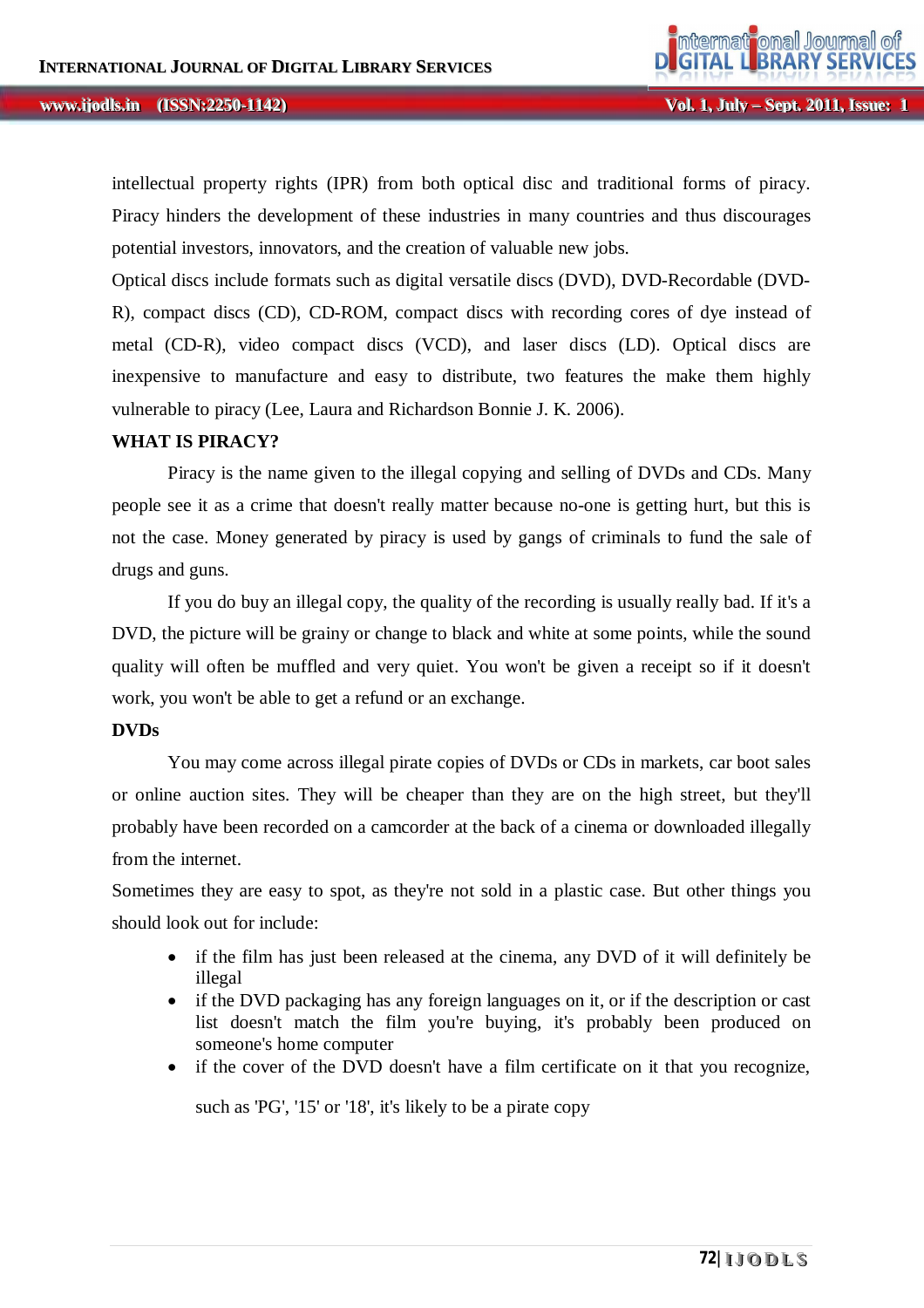#### **ii jjooddllss...** *iISSN:2250-1142)*

#### **Illegal music downloads**

Downloading music directly to your computer or an MP3 player is now almost as popular as buying CDs over the counter. It's cheaper and you can choose to pay per download or a standard fee every month for a certain number of tracks.

There are now lots of different sites that allow you to buy music online or get some legal download for free, but there are users of other sites that are breaking the law by using file-sharing networks to share copyrighted music.

Although file sharing or peer to peer (P2P) networks can be used legally to share photos that you've taken, or music and video files that you've produced yourself, you should not use them to download songs by your favorite artists for free, as they'll be copyrighted.

If you're caught illegally downloading copyrighted music or video from the internet, you may

be faced with a fine that costs you thousands of pounds.

### **Copying CDs**

If you've bought a CD, you can lend it to your friends if they want to listen to it. However, it's illegal to make copies of CDs and give them to your friends or to sell pirate

copies of CDs for a profit.

In 2003, the U.S. motion picture industry, working with law enforcement agencies around the world, seized more than 52 million pirated optical discs.

#### **Worldwide Music and Film Industry affected by Piracy** –

In Mexico, the pirate Market sells 76 million records a year in over 50,000 sales outlets, outweighing the legal market that can only sell 56 million. Same story in India, which boasts the world's most prolific film industry. With 1,100 films produced in 2003, it far outstrips Hollywood's output. According to data provided by the Confederation of Indian Industry (CII), India's film industry loses US\$ 70 million per year to pirating, mostly because of illegal sales abroad. It is estimated that four out of ten Bollywood produced CDs and DVDs sold in the United Kingdom are counterfeit copies. These figures are even higher in Middle east, Pakistan, Bangladesh, or Sri Lanka—not counting films broadcast on cable television networks that don't pay royalties. And as music is a major ingredient of any selfrespecting Bollywood drama, the musical rights can represent up to 15% of profits—or losses – on certain films (Kuntz, Lucia I.). In Pakistan, film theaters have all but disappeared.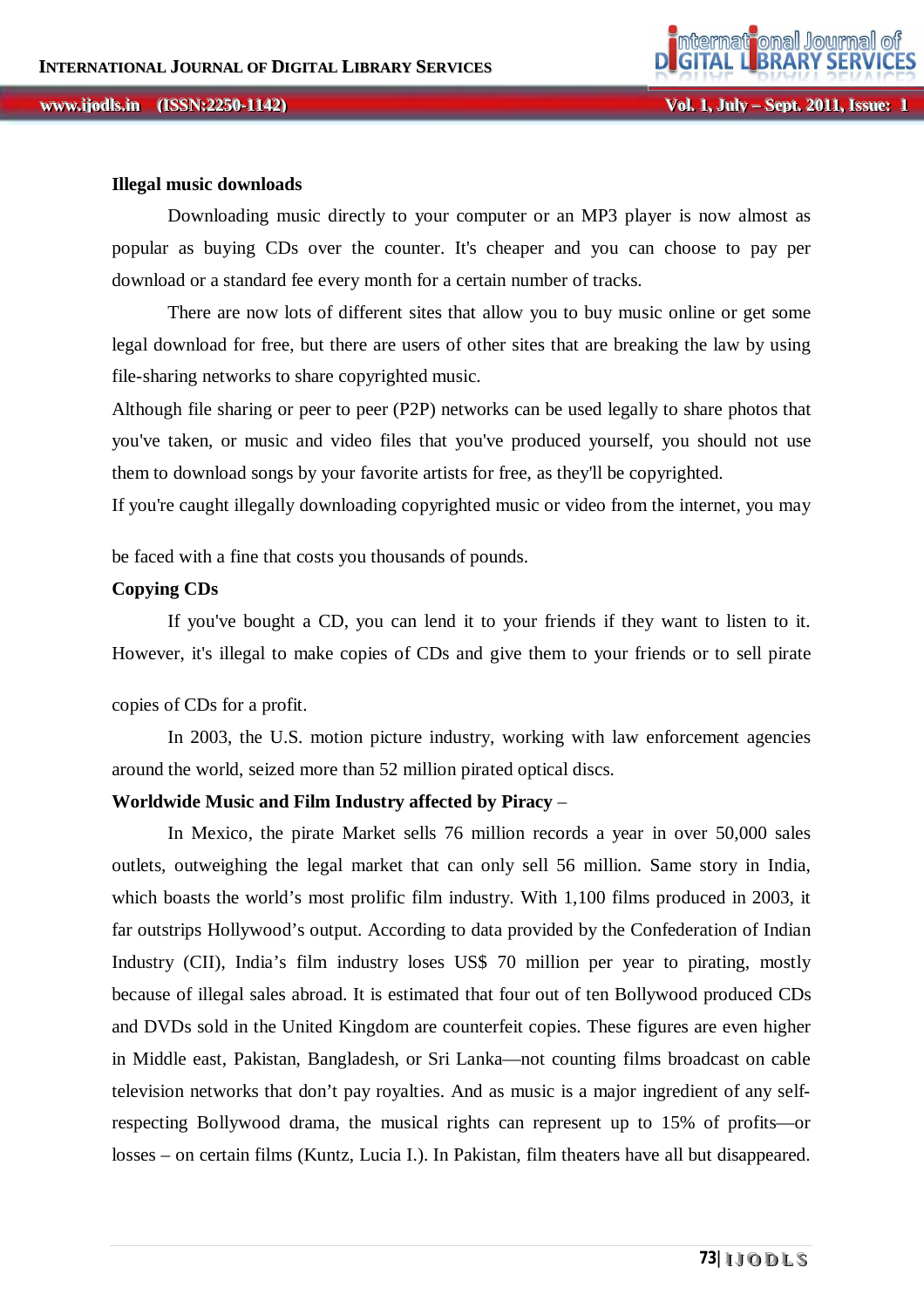$Vol. 1, J$ ul *ly* **– Sept. 2011, Issue: 1** 

The film industry in the United States loses 4 billion dollars a year because of painting. In 2004, 34% of computer software was pirated, one per cent less than in 2003. Financial loss, however, increased at the same time from 29 to 33 billion dollars. A 10% reduction in software pirating would allow the creation of 1.5 million jobs and generate globally 64 billion dollars in taxes. In Columbia, authorities confiscated 37,000 pirated books in 1998 and 180,000 in 2003.

#### **Intellectual Property Right as a Protector of Original creators**

Intellectual or artistically gifted people have the right to prevent the unauthorized use or sale of their creations, just the same as owners of physical property, such as cars, buildings, and stores. Yet, compared to makers of chairs, refrigerators, and other tangible, goods, people whose work is essentially intangible face more difficulties in earning a living if their claim to their creations is not respected. Artists, authors, inventors, and others unable to rely on locks and fences to protect their work turn to Intellectual Property rights to keep others from harvesting the fruits of their labour.

Beyond making it possible for innovators and artists to be compensated fairly and for countries to attract foreign investment and technology, intellectual property protection is critical to consumers. Most advances in transportation, communication, agriculture, and health care would not exist without strong IP support.

Increased recognitions and support of intellectual property also has much to do with the rapidly rising standards of living in countries like china and India. Just a few years ago, India was losing the battle to retain the best and the brightest of its engineers and computer scientists. The lack of protection for their intellectual property was forcing those scientist and technicians to immigrate to countries where their hard work could be protected and kept safe from unfair exploitation by competitors seeking easy advantages.

### **TYPES OF INTELLECTUAL PROPERTY RIGHT**

 **Copy right** –copy right is a legal term describing the economic rights given to creators of literary and artistic works, including the right to reproduce the work, to make copies, and to perform or display the work publicly. Copy right offer essentially the only protection for music, films, novels, poems, architecture, and other work of cultural value. Copyrights also endure much longer than some other forms of Intellectual Property. The Berne Convention, the 1886 international agreement under which signatory states recognize each other's copyrighted works,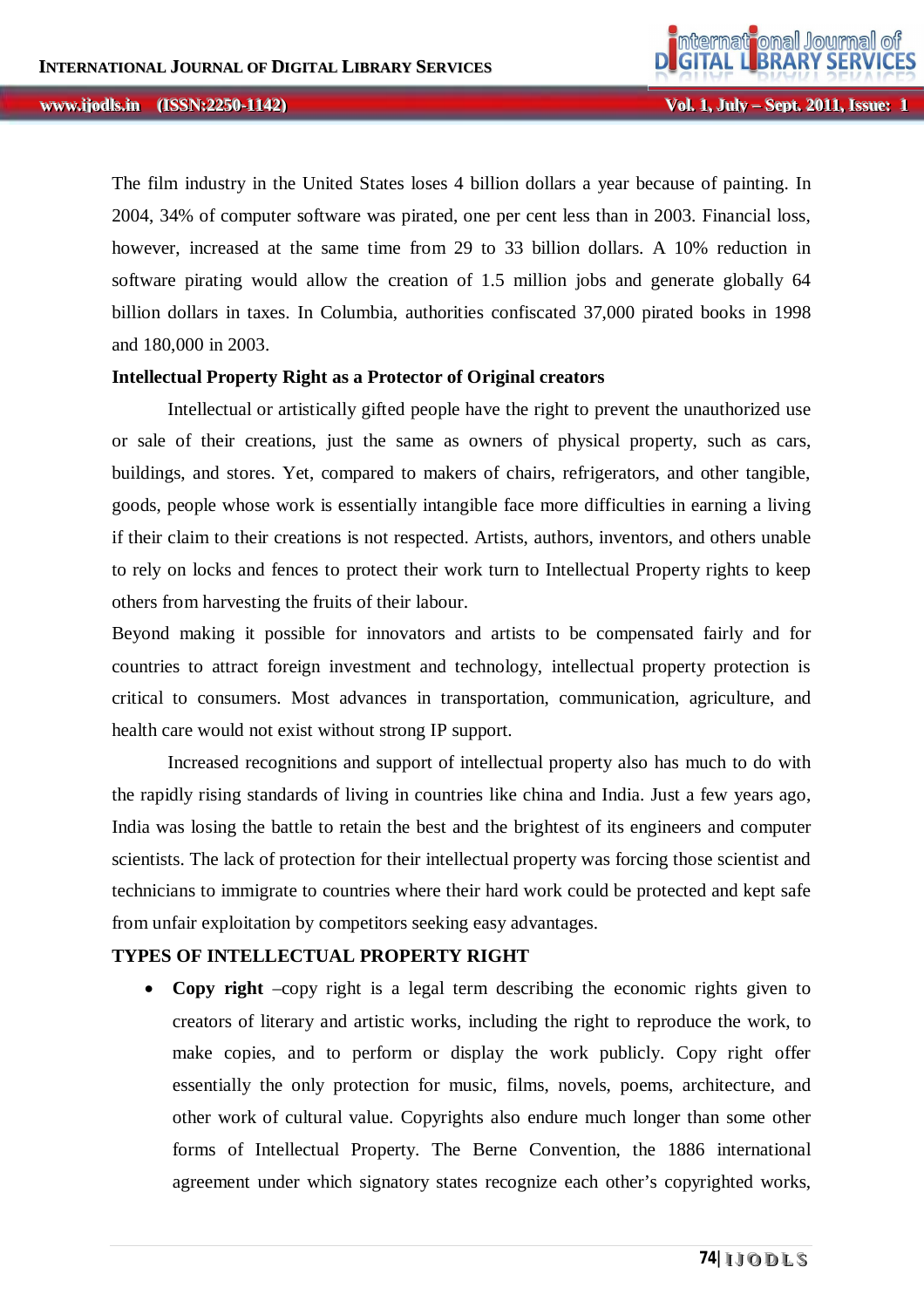mandates that the period of copyright protection cover the life of the author plus 50 years. Under the Berne convention, literary, artistic, and other qualifying worker are protected by copyright as soon as they exist. No formal registration is needed to protect them in the countries party to that convention.

We can credit  $17<sup>th</sup>$  century England with the concept of a "copy right", a law that protects the creative products of authors, artists, singers, and, to reflect developments since the 1600s, filmmakers and software developers. This concept even has been enshrined in U.S. constitution, where Article I, Section 8, Clause 8 reads, "the Congress shall have poser to promote the progress of science and useful arts, by securing for limited times to authors and inventors the exclusive right to their respective writing and discoveries (Wayne, Anthony E. 2006).

- **Tread Secret** Business information that is the subject of reasonable efforts to preserve confidentiality and has value because it is not generally known in the trade. Such confidential information will be protected against those who obtain access through improper methods or by a breach of confidence. Infringement of a trade secret is a type of unfair competition.
- **Trade Marks**-A word, slogan, design, picture, or any other symbol used to identify and distinguish goods or any identifying symbol, including a word, design, or shape of a product or container, that qualifies for legal status as a trademark, service mark, collective mark, certification mark, tread name, or trade dress. Trademarks identify one seller's goods and distinguish them from goods sold by others. They signify that all goods bearing the mark come from or are controlled by a single sources and care of an equal level of quality. A trademark is infringed by another if the second use causes confusion of source, affiliation, connection, or sponsorship.
- **Patents** patents is a contract between society as a whole and an individual inventor. Under the terms of this social contract, the inventor is given the exclusive right to prevent others from making, using, and selling a patented invention for a fixed period of time- in most countries, for up to 20 years—in return for the inventor.

## **COUNTRIES ARE AWARE TO PROTECT CULTURAL HERITAGE-**

**India**-The Indian Parliament has passed a law in 1999 to protect the intellectual Property right.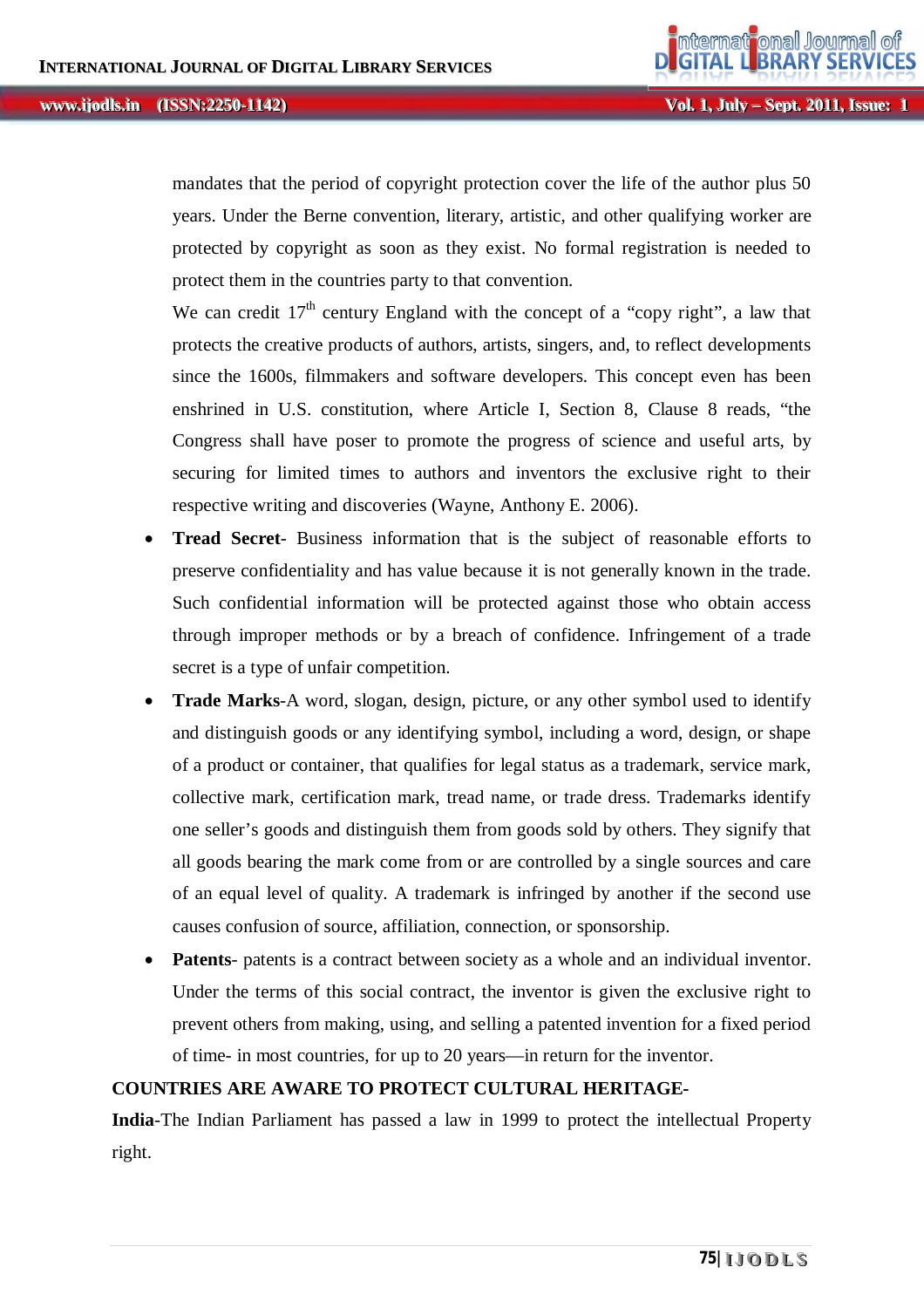**Estonia**- Estonia's police Board and its Customs and Tax Board signed a cooperative agreement on December 27, 2004, that allows them to improve Estonia's IPR regime through the exchange of information on operations, investigations, and procedures. Both boards also are working more closely with the country'

**Indonesia**- Former Indonesian President Megawati Sokarnoputri signed Indonesia's firstever optical disc regulations on October 5, 2004. The long-awaited regulations require producers to register their production facilities, maintain and report production records, and open their factories t unannounced police and/ or civil service investigators, among other measures.

**South Korea**- In January 2005 the South Korean Government's new actions to protect sound recording grabbed the attention of the Korean public. A drastic slide in revenues over the last three years for the music industry in South Korea, including both domestic and foreign rights holders, prompted the government to push through amendments to the country's Copyright Act that require prior permission from rights holders before anyone can download music from the Internet. In an effort to protect the "cultural future" of Korea—especially the "Korea Wave" of popular music, TV dramas, and films that permeates Asia—the government has been very aggressively raising public consciousness about the new rules.

**Taiwan**- a new law passed by Taiwan's Legislative Yuan on August 24, 2004, closes loopholes in the version they passed in 2003. the new bill makes any technology or information used for circumventing "anti piracy measures" a crime punishable by up to one year in prison and or a fine of up to approximately US\$8,000. It also allow to Taiwan Customs to impound goods, pending determination of their authenticity.

**Paraguay**- Paraguay moved forcefully in 2004 with legislation and enforcement actions that strengthen IPR protection For instance, the government worked with the private sector and supported the introduction of two draft laws that increase penalties in criminal cases of IPR violations, one law for copyright piracy and the other for counterfeiting. The draft laws increase penalties to five years or more, avoiding provisions for cries with lower penalties that provide the option of paying a fine in lieu of jail time.

**Burkina Faso**- the director general of the government's office for the Rights of Authors, in turn, outlined Burkina Faso's anti-piracy strategy. The strategy will include setting up an independent anti-piracy organization; issuing a common policy with the neighboring countries to secure the borders against pirated goods; setting up a sub regional court in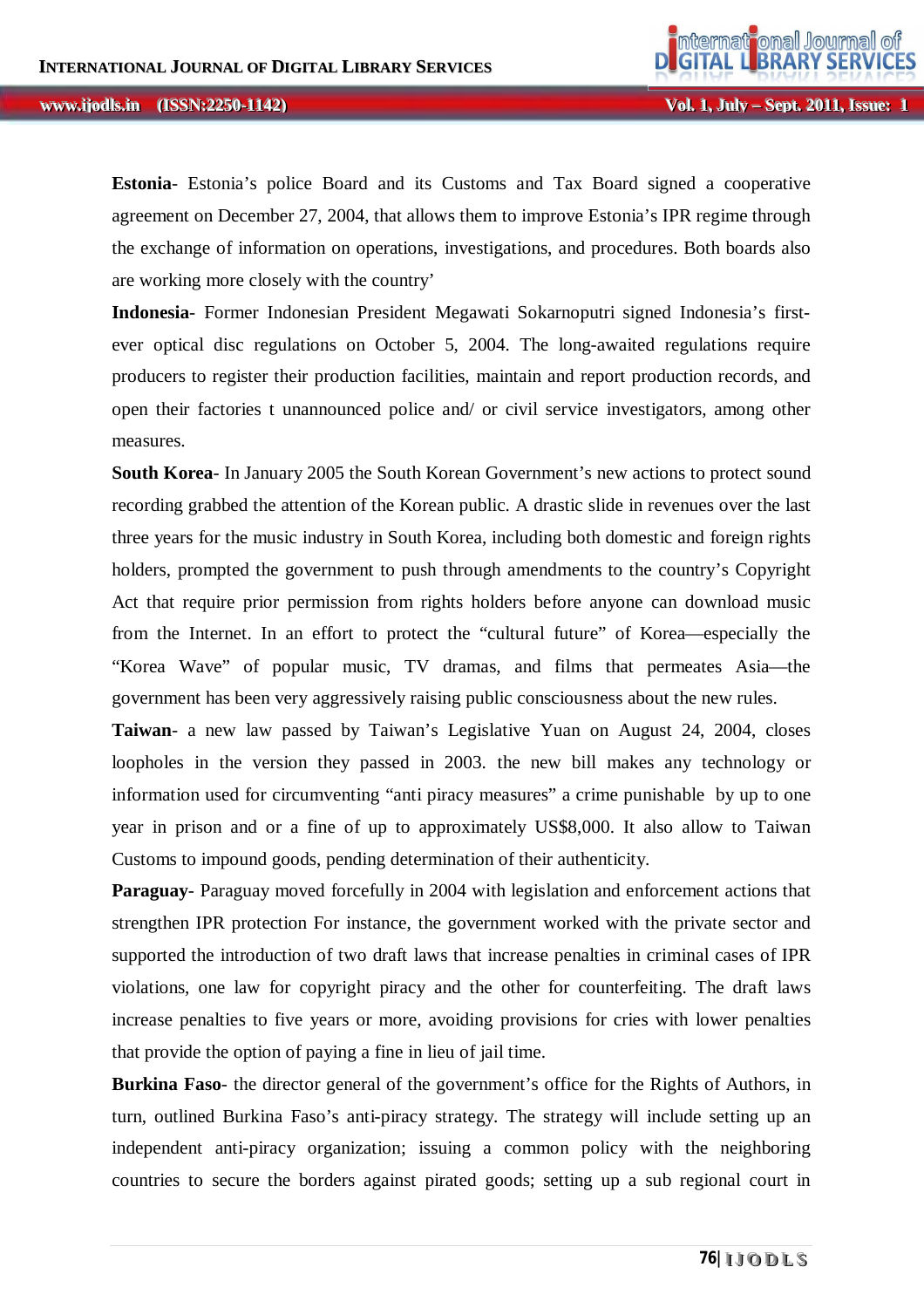charge of copyrights; providing intellectual property rights (IPR) training to judges, and gendarmes, police, and custom agents; and pressing criminal charges against pirates and sellers of pirated goods, of which there are an estimated 100,000 in Burkina Faso. The Majority of these sellers are street hawkers (Bureau of International Programs.2006)

# **INTERNATIONAL ORGANIZATIONS FOR INTELLECTUAL PROPERTY RIGHT-**

Many international institutions, such as the World Bank, the World Intellectual Property Organization (WIPO), and even the United Nations Educational, Scientific, and Cultural Organization (UNESCO), recognize this link. In fact, if you visit UNESCO's web site (http://www.unesco.org), you will find an entire section devoted to the issue and a list of programs and publications that explain the benefits of copyright to educational, scientific and cultural policies and provide help in finding ways to fight piracy. Every April 23, on the anniversary of the deaths of both Miguel de Cervantes and William Shakespeare, a global tribute is paid to books and copyrights. In 1995, the UNESCO General Conference Proclaimed April 23 as World Book and Copyright Day, a day to promote reading and the protection of intellectual property. In addition, besides promoting legislation supporting copyright, the organization publishes the online copyright Bulletin and participates in campaigns to raise public awareness of the importance of copyrights. And to fight pirating, UNESCO has since 2004 organized training workshop involving police, customs and judicial authorities, notably in southern Europe and sub-Saharan Africa. UNESCO is also considering the creation of an observatory to follow pirating issues and serve as an electronic information centre.

### **INTERNATIONAL IPR TREATIES-**

The international community, however, did not have single sources for intellectual property obligations and norms until the 1994 Uruguay Round of the General Agreement on Tariffs and Trades created the world Tread Organization (WTO) and included the Agreement on Trade-Related Aspect of Intellectual Property Rights (TRIPS).

### **The significance of the TRIPS Agreement is three-fold:**

- It is the first single, truly international agreement that establishes minimum standards of protection for several forms of intellectual property.
- It is the first international intellectual property agreement that mandates details civil, criminal, and border enforcement provision; and